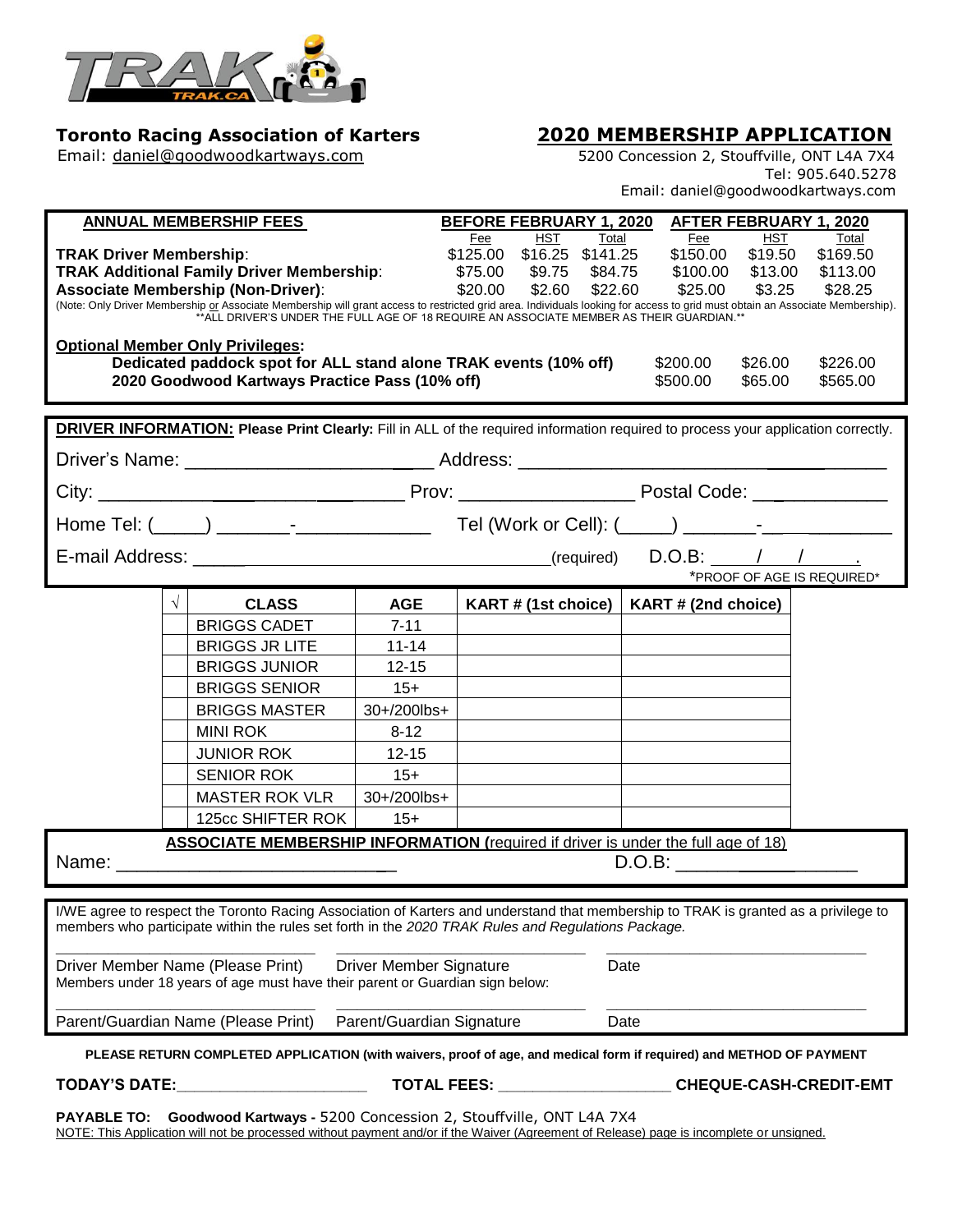

## **Toronto Racing Association of Karters**

## **Print Driver name here: \_\_\_\_\_\_\_\_\_\_\_\_\_\_\_\_\_\_\_\_\_\_\_\_\_\_\_\_\_\_\_\_\_\_\_\_\_\_\_\_\_\_\_\_\_\_\_\_\_\_\_\_\_\_\_\_**

**IN CONSIDERATION** of being granted the benefits of MEMBERSHIP in the TORONTO RACING ASSOCIATION of KARTERS: **1) THE UNDERSIGNED**, for myself, my personal representatives, heirs, next of kin, successors and assigns, DO:

**(a) HEREBY AGREE TO ASSUME ALL RESPONSIBILITY AND LIABILITY FOR ALL ACTS OR ACTIVITIES** of myself, my drivers, assistants and crew for any and all damage or injury that may be caused by any or all of us or by our kart, motor, properties or possessions in any way growing out of or resulting from the operation of my equipment and/or as a result of our participation in a TORONTO RACING ASSOCIATION of KARTERS event or time trial during the actual sanctioned period.

**(b) HEREBY AGREE to be bound by all of the rules of TORONTO RACING ASSOCIATION of KARTERS** and agree that decisions of its officials and/or interpretations of its rules will be governed exclusively by the administrative review and appeal procedure set forth in such rules.

(**c) HEREBY RELEASE, WAIVE, DISCHARGE AND COVENANT NOT TO SUE THE TORONTO RACING ASSOCIATION of** 

**KARTERS** as an association, including all its corporate, elected and appointed officials, all members of committees, referees and inspectors, volunteers, its individual members, its agencies of government which control essential land sites, financiers and firms which render essential service gratis, including all officers, agents and employees of the foregoing and additional volunteer workers assisting in sanctioned TRAK race and time trial activities, all hereinafter referred to as \*RELEASEES\* from or for any and all liability to me, my personal representatives, heirs, next of kin, successors and assigns, for all loss or damage for bodily injury, death or damage to property of the undersigned which in any way grows out of or results from TRAK race or time trial activity or part thereof, during the actual sanction period and whether any such claim may be based upon alleged active or passive negligence whether caused by the releasees or otherwise, or participation in the wrong, or upon any alleged breach of any statutory duty or obligation, and **(d) HEREBY AGREE TO INDEMNIFY AND SAVE AND HOLD HARMLESS** the releasees and each of them from any loss, liability,

damage or cost they may incur due to the presence of the undersigned in or upon the restricted area or in any way competing, officiating, observing, or working for, or for any purpose participating in the event and whether caused by the negligence of the releasees or otherwise.

**(e) HEREBY ASSUME FULL RESPONSIBILITY FOR AND RISK OF BODILY INJURY, DEATH OR PROPERTY DAMAGE** due to the negligence of releasees or otherwise while in or upon the restricted area and / or while competing, officiating, observing, or working for or for any purpose participating in the event.

**(f) THE UNDERSIGNED EXPRESSLY ACKNOWLEDGES AND AGREES THAT THE ACTIVITIES OF THE EVENT ARE VERY DANGEROUS AND INVOLVE THE RISK OF SERIOUS INJURY AND/OR DEATH AND/OR PROPERTY DAMAGE: THE** 

**UNDERSIGNED** further expressly agrees the foregoing release, waiver and indemnity agreement is intended to be as broad and inclusive as is permitted by the Law of the Province or State in which the event is conducted and that if any portion thereof is held invalid, it is agreed that the balance shall, notwithstanding, continue in full legal force and effect.

**(g) HEREBY ACKNOWLEDGE AND AGREE** that I have no right, property or interest in any radio or television broadcast, motion pictures, still photographs, tape or sound reproduction taken, made, transmitted, reproduced, or used for any purpose of any TRAK sanctioned events, including practice, qualification, the race, awards ceremonies or other events associated with the racing event, also including, but not limited to pictures and sound of me alone or with other persons, with or without racing equipment, as well as any and all receipts there from, and any transcription thereof.

**(h) IN CONSIDERATION OF THEIR PROMOTIONAL EFFORTS ON BEHALF OF THE SPORT, I hereby assign all commercial communication and broadcast rights to TORONTO RACING ASSOCIATION of KARTERS** and do declare it as my lawful agent and representative regarding such rights. I AGREE that TRAK, or its assigns, on a non-exclusive basis, may use my name and pictures, including pictures of my racing equipment, and pictures taken at any sanctioned event for publicity purposes. **(i) HEREBY AGREE**, in return for the valuable benefit of membership, to offer my time as a volunteer in service to the TORONTO RACING ASSOCIATION of KARTERS from time to time as and when requested to do so.

**BY VOLUNTARILY AFFIXING MY SIGNATURE BELOW, I WARRANT THAT** I have read and understand all of the foregoing. I accept the valuable BENEFITS OF MEMBERSHIP as good, valid and adequate considerations, the statements in my application are true and the releases will rely on them and upon all my commitments in entering into a membership contract with me.

**IN WITNESS WHEREOF** I have hereunto set my hand and seal and signed this \_\_\_\_\_\_\_\_\_\_\_ day of \_\_\_\_\_\_\_\_\_\_\_\_\_\_\_\_\_\_\_\_ 2020.

Driver Member Signature **Date** 

**\_\_\_\_\_\_\_\_\_\_\_\_\_\_\_\_\_\_\_\_\_\_\_\_\_ \_\_\_\_\_\_\_\_\_\_\_\_\_\_\_\_\_\_\_\_\_\_\_\_\_**

**\_\_\_\_\_\_\_\_\_\_\_\_\_\_\_\_\_\_\_\_\_\_\_\_\_ \_\_\_\_\_\_\_\_\_\_\_\_\_\_\_\_\_\_\_\_\_\_\_\_\_**

(If driver member is under 18 years of age – Parent or Guardian must sign this document)

Parent/Guardian Date